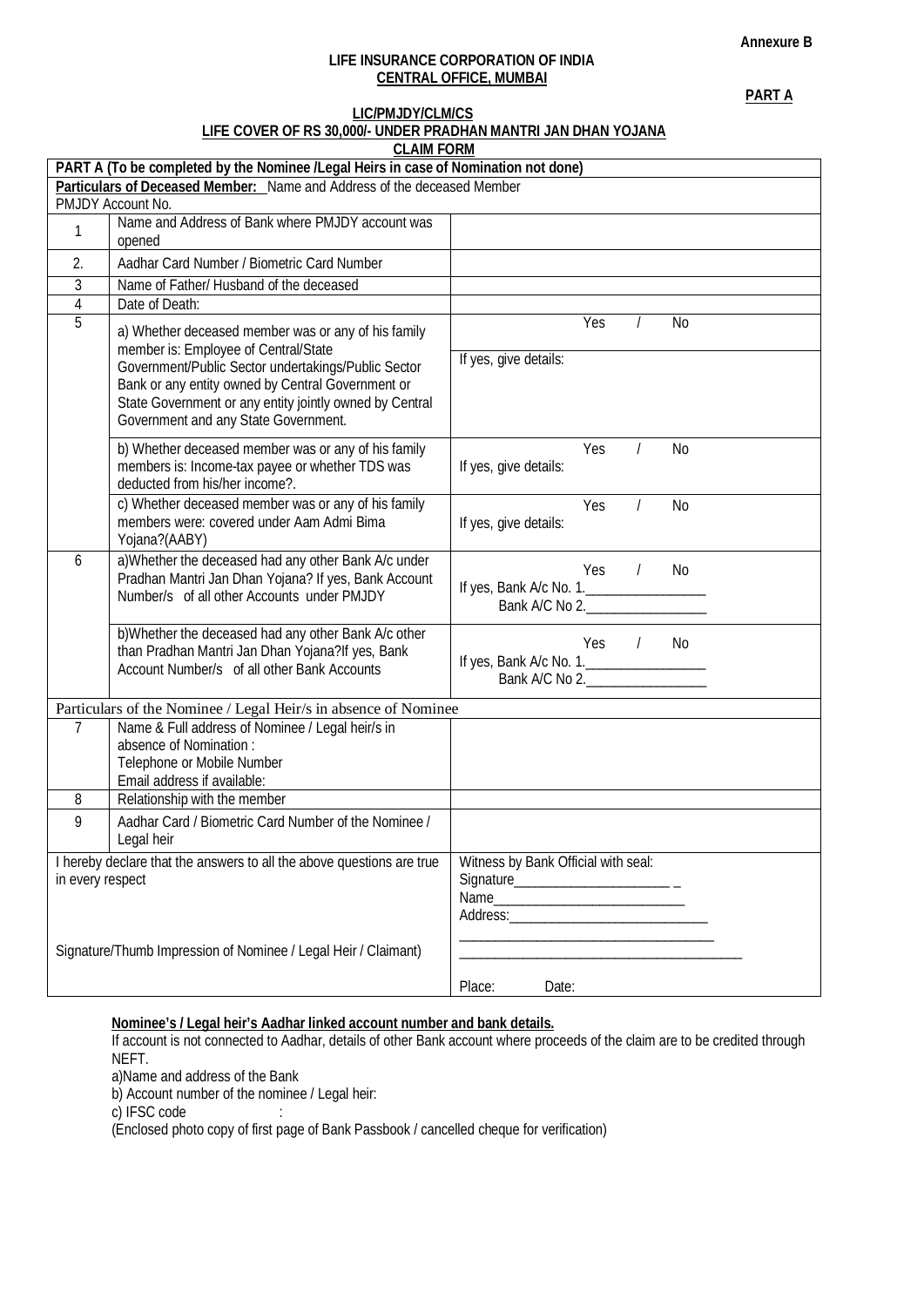#### **List of documents to be submitted to the Branch of the Bank:**

- 1. Attested\* Death Certificate of the deceased member
- 2. Attested\* Photocopy of Aadhar Card / Biometric Card of the deceased.
- 3. Attested\* photocopy of Aadhar Card / Biometric Card of nominee / claimant.
- 4. Attested\* photocopy of any one of the following age proof of deceased
- (a) Unique Identification Card (Aadhar Card) (b) Extract from Birth Register (c) Extract from School Certificate (d) Ration Card (e) Voter's list
- 5. Duly attested\* photocopy of Bank Passbook of the deceased member
- 6. Attested\* Photocopy of AABY membership certificate (if available)

#### **\*Attestations by Nominee / Claimant is also acceptable.**

\_\_\_\_\_\_\_\_\_\_\_\_\_\_\_\_\_\_\_\_\_\_\_\_\_\_\_\_\_\_\_\_\_\_\_\_\_\_\_\_\_\_\_\_\_\_\_\_\_\_\_\_\_\_\_\_\_\_\_\_\_\_\_\_\_\_\_\_\_\_\_\_\_\_\_ Declaration by the person filling in the form (in case form filled up is signed in a language different from that of the Claim form) I hereby declare that I have fully explained the above questions to the nominee / Claimant and I have truthfully recorded the answers given by the nominee / claimant.

#### **Declarant's Name and Address**

\_\_\_\_\_\_\_\_\_\_\_\_\_\_\_\_\_\_\_\_\_\_\_\_\_

#### \_\_\_\_\_\_\_\_\_\_\_\_\_\_\_\_\_\_\_\_\_\_\_\_\_ **Signature of the Declarant**

 I certify that the contents of the form and documents have been fully explained to me by (name, designation, occupation) Mr. / Mrs.\_\_\_\_\_\_\_\_\_\_\_\_\_\_\_\_\_\_\_\_\_\_\_\_\_\_\_\_\_\_\_\_\_\_\_\_ and I have understood the significance of the contents of the claim form.

#### **Signature of the Nominee / Claimant**

In case the nominee / Claimant is illiterate his /her thumb impression should be attested by a person of standing whose identity can easily be established but unconnected with the Corporation and this declaration should be made by him. I hereby declare that I have fully explained the above questions and contents of this claim form to the nominee / Claimant in

\_\_\_\_\_\_\_\_\_\_\_\_\_\_\_\_\_\_\_\_\_\_\_\_\_\_\_\_\_\_\_\_\_\_\_\_\_\_\_\_\_\_\_\_\_\_\_\_\_\_\_\_\_\_\_\_\_\_\_\_\_\_\_\_\_\_\_\_\_\_\_\_\_\_\_\_\_\_\_\_\_\_\_\_\_\_\_\_\_\_\_\_\_\_\_\_\_\_\_\_\_\_\_\_

\_\_\_\_\_\_\_\_\_\_\_\_\_\_\_ language and that the nominee / claimant has affixed the thumb impression above after fully understanding the contents thereof.

Name and Address of the declarant:

 $\overline{\phantom{a}}$  , where the contract of the contract of the contract of the contract of the contract of the contract of the contract of the contract of the contract of the contract of the contract of the contract of the contr

Signature of the Declarant \_\_\_\_\_\_\_\_\_\_\_\_\_\_\_\_\_\_\_\_\_\_\_\_\_

#### **PART C**

### **Without Prejudice**

#### **DISCHARGE RECEIPT FROM NOMINEE / LEGAL HEIRS CLAIMANT**

|                                               | I/We         |  |  |  |                                                             |            |                                                                                                                                     |  |    |  | hereby   |    | acknowledge      |  |
|-----------------------------------------------|--------------|--|--|--|-------------------------------------------------------------|------------|-------------------------------------------------------------------------------------------------------------------------------------|--|----|--|----------|----|------------------|--|
|                                               |              |  |  |  |                                                             |            | receipt from Life Insurance Corporation of India a sum of Rs. 30,000/- (Rupees Thirty Thousand Only) in full and final satisfaction |  |    |  |          |    |                  |  |
| and                                           | discharge    |  |  |  |                                                             |            | of all our claims under the above PMJDBY Scheme                                                                                     |  | on |  | the life | 0f | member           |  |
| resident                                      |              |  |  |  |                                                             |            |                                                                                                                                     |  |    |  | 0f       |    | Revenue<br>Stamp |  |
|                                               |              |  |  |  |                                                             |            |                                                                                                                                     |  |    |  |          |    |                  |  |
|                                               |              |  |  |  |                                                             |            |                                                                                                                                     |  |    |  |          |    |                  |  |
|                                               | Witnessed by |  |  |  |                                                             |            | Signature/Thumb Impression of Nominee/Legal Heirs/Claimant                                                                          |  |    |  |          |    |                  |  |
| Signature of Authorized Official of the Bank* |              |  |  |  | SEAL of the Bank*<br>*where Pradhan Mantri Jan Dhan Account |            |                                                                                                                                     |  |    |  |          |    |                  |  |
|                                               |              |  |  |  |                                                             | was opened |                                                                                                                                     |  |    |  |          |    |                  |  |
|                                               | Designation: |  |  |  |                                                             |            |                                                                                                                                     |  |    |  |          |    |                  |  |